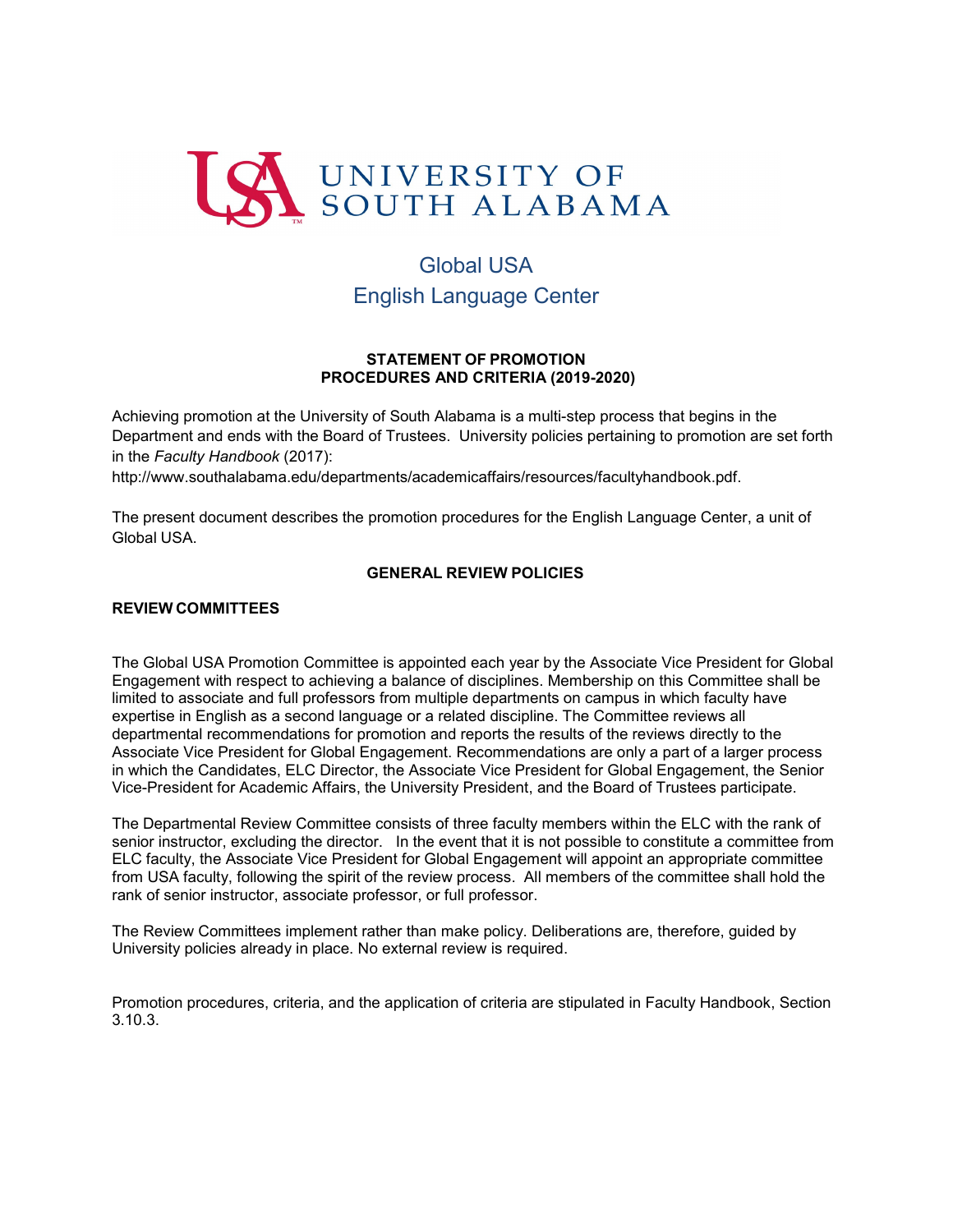## **GENERAL PROCEDURES**

Peer review is required in arriving promotion decisions; therefore, each Department is required to indicate explicitly how recommendations evolved during the review process and must communicate these procedures to the Candidates and to the administration.

#### **REVIEW and RECOMMENDATIONS**

- 1. The Candidate for promotion must submit all materials relevant to the promotion decision(s) to the ELC Director.
- 2. The ELC Director, in turn, gives the Candidate's materials and to the Chair of the ELC Review Committee.
- 3. The Chair of the ELC Committee provides all materials received from the ELC Director relevant to the promotion decision ELC Review Committee for review and recommendation(s).
- 4. The Chair of the ELC Review Committee returns all materials received from the ELC Director relevant to the promotion decision and narrative reports of the Committee's recommendations signed by all members of the Committee, to the ELC Director. Signing indicates participation in the voting process and attests to the accuracy of the outcome of the vote tally, including abstentions. Proxy votes are not permitted.
- 5. The ELC Director reviews all materials received from the ELC Review Committee relevant to the promotion decision, and forwards these materials including the ELC Director's written recommendation to the Associate Vice President for Global USA.
- 6. The Associate Vice President for Global USA forwards all materials received from the ELC Director relevant to the promotion decision to the Global USA Promotion Review Committee.
- 7. The Global USA Committee reviews all materials received from the Associate Vice President relevant to the promotion decision and makes its own recommendation to the Associate Vice President.
- 8. The Chair of the Global USA Review Committee returns all materials received from the Associate Vice President relevant to the promotion decision to the Associate Vice President, including a written report of the Committee's recommendation. The Committee's recommendation shall be signed by all members present for each recommendation. Signing indicates participation in the voting process and attests to the accuracy of the outcome of the vote tally, including abstentions. Proxy votes are not permitted.
- 9. The Associate Vice President for Global USA reviews the recommendations of the ELC Review Committee, the ELC Director, the Global USA Review Committee, and all materials received from the Global USA Review Committee relevant to the promotion decision, and forwards these materials including the Associate Vice President's written recommendation to the Senior Vice President for Academic Affairs, who will forward her/his recommendation to the President for review.
- 10. All submitted materials relevant to promotion will be held until the Board of Trustees takes action on the promotion application.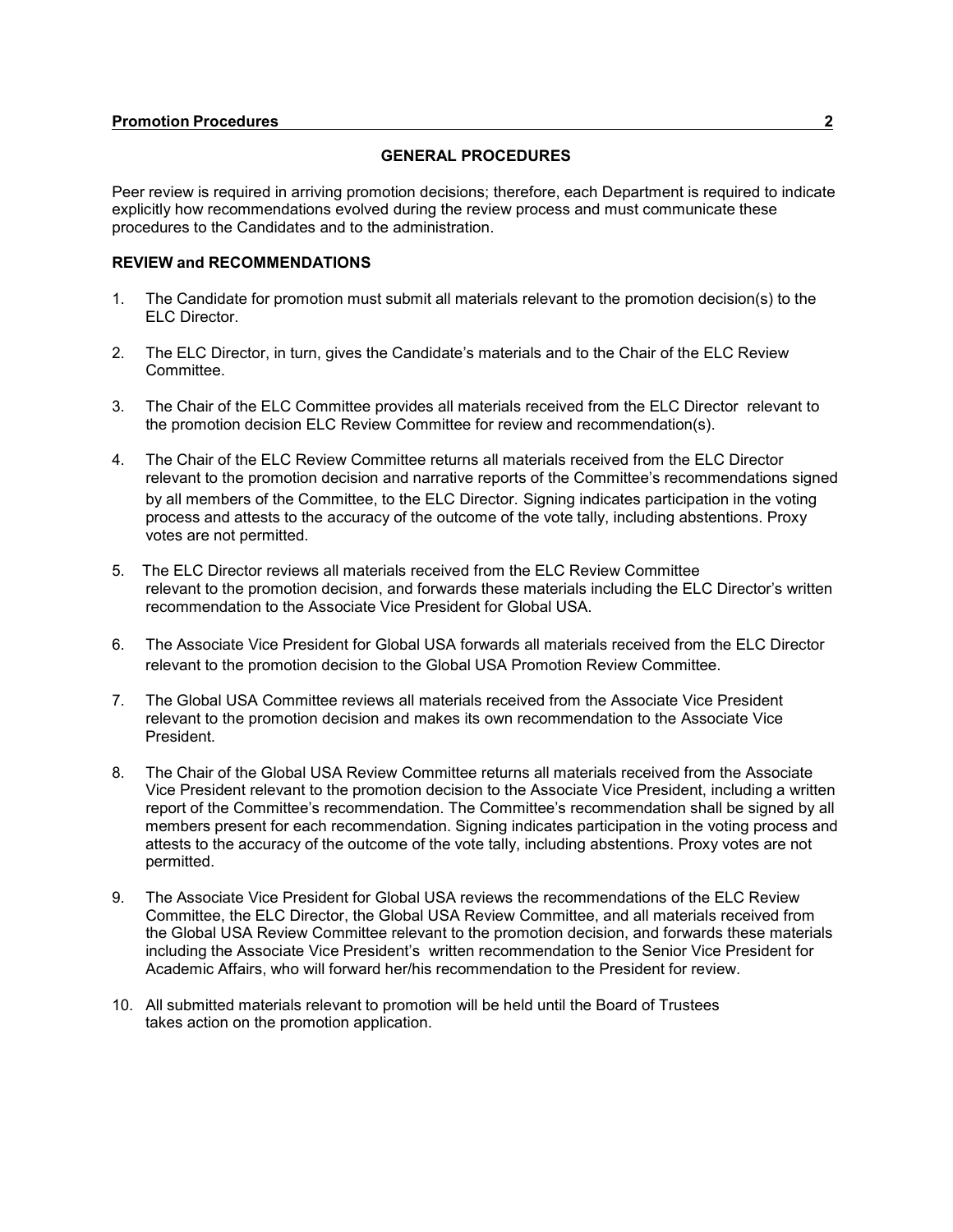## **CRITERIA FOR PROMOTION TO SENIOR INSTRUCTOR**

The parties involved in the promotion process at the all levels rely on the principles and criteria as defined in the *Faculty Handbook* (2017, Section 3.10). These criteria involve consideration of the quality of teaching, the level of scholarship judged by national standards, and the regular performance of duties, including the ability to participate in a healthy learning environment. The degree of professional achievement is thereby evaluated in three broad areas: *teaching effectiveness*, *professional development*, and *professional service* to the Department, College, University, and where appropriate, the Community.

## **PRESENTATION OF MATERIALS**

The University Guidelines for Promotion/Tenure Portfolio Presentations should be used to organize the Candidate's materials. These guidelines are included in the text of this document (see below in section "Information Required from Candidate").

#### **GENERAL GUIDELINES**

The Candidate bears the primary responsibility for the presentation of material in support of promotion. The ELC Review Committee, ELC Director, Global USA Review Committee, and Associate Vice President for Global Engagement must, in turn, provide reasons and any appropriate additional information in support of their recommendations. All materials and comments should be structured according to specific criteria. Important dates associated with the tenure and/or promotion process are summarized at the end of this document. No external review is required.

#### **Submission of Materials**

Not later than September 1st of the academic year during which the Candidate will be considered for promotion, the Candidate must submit four items to the ELC Director: (1) a letter of application; (2) a Curriculum Vitae generated from Digital Measures; (3) three reprints of published works or similar evidence of the quality of the Candidate's scholarship. The Curriculum Vitae and samples of published works or similar evidence of the quality of the Candidate's scholarship should be provided in digital format as PDF files.

## **EXTERNAL REVIEWS**

An external review of the Candidate's scholarship is not required.

#### **SUBMISSION OF WRITTEN REPORTS**

The ELC Review Committee shall submit a written report to the ELC Director.

The ELC Director shall submit a written report to the Associate Vice President for Global Engagement along with the report of the ELC Review Committee, and the Candidate's supporting documents. \* No external review is required.

The Chair of the Global USA Review Committee shall submit a written report to the Associate Vice President for Global Engagement along with the report of the Global USA Review Committee.

The Associate Vice President for Global Engagement shall submit a written report to the Senior Vice President for Academic Affairs along with the reports of the ELC Review Committee, ELC Director, and Global USA Review Committee, and the Candidate's supporting documents.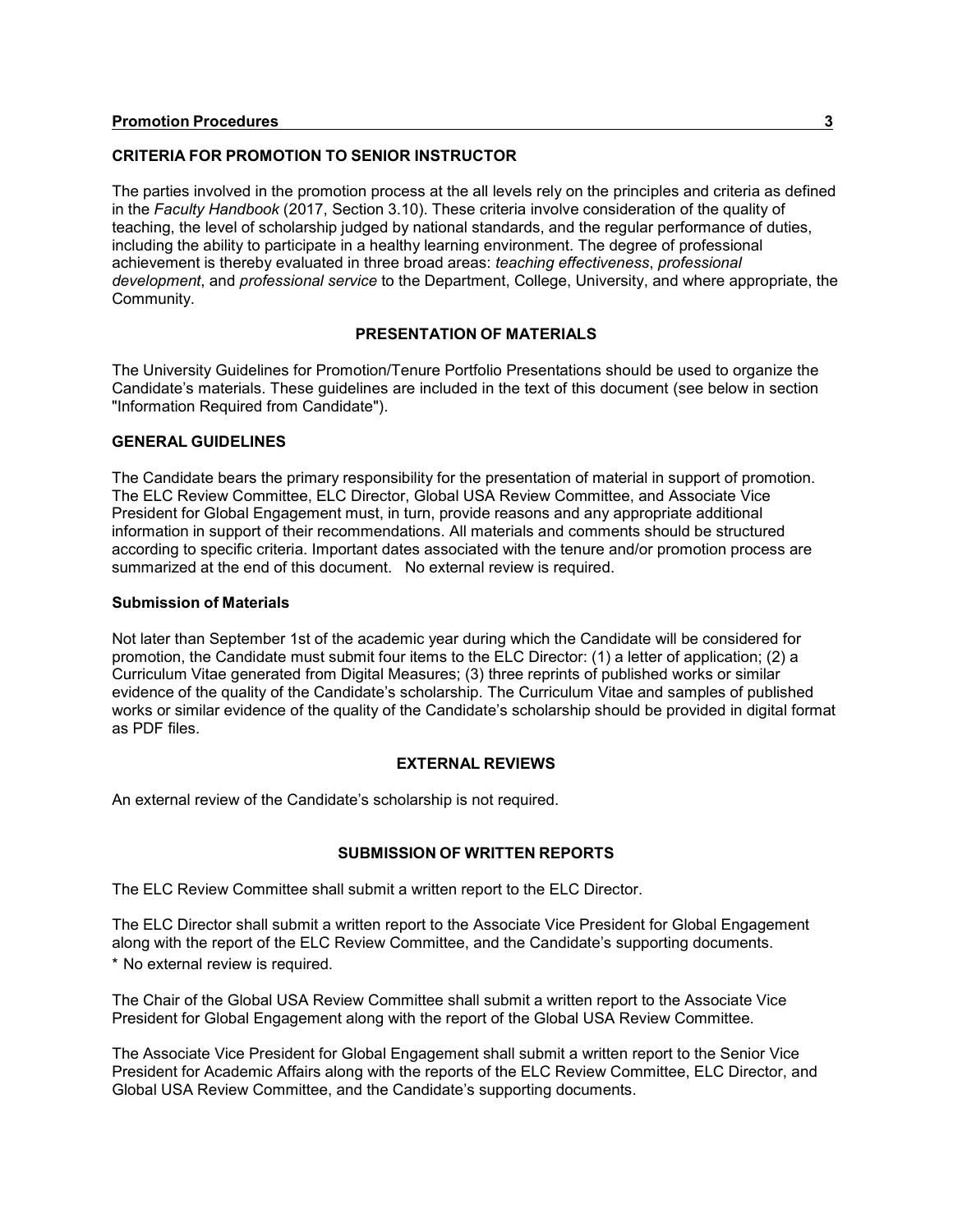#### **PORTFOLIO**

## **INFORMATION REQUIRED FROM CANDIDATE**

Candidates must submit a portfolio, which contains information stipulated in the *Table of Contents* below. Candidates should submit one original of the portfolio and should retain a copy of all materials for themselves.

The Candidate's portfolio should be organized in a 1/2-inch loose-leaf binder, with seven (7) section-tabs, one for each of the bold-faced sections in the *Table of Contents*. The Candidate is responsible for completing Sections 1-6. Section 4 should contain a printed copy of the *Promotion and Tenure Report*, which is generated by Digital Measures. Section 5 should contain a printed copy of the *Curriculum Vitae*  from Digital Measures and a digital file in PDF format of the *Promotion and Tenure Report* with links to documents evidencing teaching, research/creative activities, service and collegiality, as appropriate*.* Section 6 should contain *Letters of Support,* if the Candidate chooses to include them*.* A tab should be provided for Section 7, although the Candidate will not provide exhibits for 7. The ELC Director is responsible for the content of Section 7, as are other administrators.

The following documents must be included in a faculty portfolio:

**Table of Contents.** A paginated table of contents should be the first entry in the portfolio.

- **1. Letter of Application.** Candidates must include a letter specifying for what they are applying (tenure and/or promotion) that references the *Promotion and Tenure Report* generated from Digital Measures, including the list of *Supplementary Materials.*
- **2. Letters of Eligibility from the ELC Director and Associate Vice President for Global Engagement.** Include a copy of the letter that states that the Candidate is eligible for promotion to senior instructor.
- **3. Promotion Criteria**. A copy of the Global USA promotion criteria should be included.
- **4. Promotion and Tenure Report.** Candidates must include a printed copy of their *Promotion and Tenure Report* from Digital Measures [\(https://www.digitalmeasures.com/login/usouthal/faculty\).](http://www.digitalmeasures.com/login/usouthal/faculty))
	- **4.1.** Log in to DM.<br>**4.2.** Click "Run Cu
	- **4.2.1 Click "Run Custom Reports"**<br>**4.2.1** Item 1. Select "Prom
		- **4.2.1** Item 1. Select "Promotion and/or Tenure Report" from the dropdown list, click "select report."
		- **4.2.2** Item 2. Select the date range.
		- **4.2.3** Item 3. Click on "Click here" then "individual" and select your name.
		- **4.2.4** Item 4. Select the file format as Microsoft Word.<br>**4.2.5** Item 5. Select the page size as Letter.
		- **4.2.5** Item 5. Select the page size as Letter.
		- **4.2.6** Click on "Build Report."
	- **4.3.** You will receive a MS Word file that you can edit.
	- **4.4.** Go to the top of the MS Word file and type in your response to the following statements: "Candidate for promotion to:" and/or "Candidate applying for tenure:"

**NOTE:** The Candidate is responsible for reviewing the report and making all needed changes on the report electronically. Once the Candidate is satisfied that the report accurately reflects his or her activities and accomplishments, the report should be submitted in the Candidate's portfolio to the Department Chair.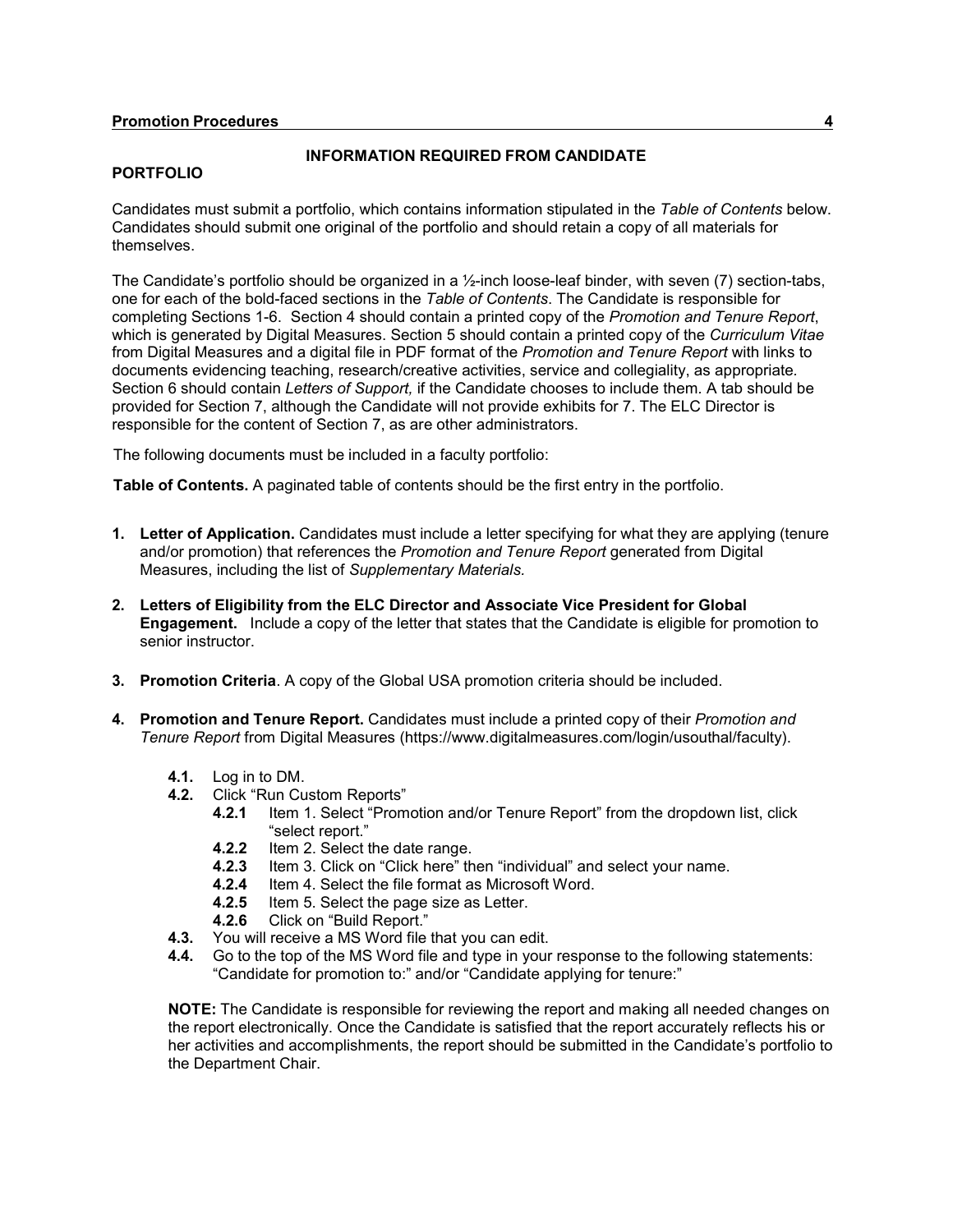### **Promotion Procedures 5**

## **5. Supplementary Materials.**

- **5.1.** Candidates must provide a digital copy in PDF format of the *Promotion and Tenure Report* from Digital Measures.
- **5.2.** Candidates must include a printed copy of the Curriculum Vitae from Digital Measures covering the Candidate's entire career (not just since last promotion).
- **5.3.** Candidates may submit a hard copy of a book separately.
- **6. Letters of Support.** Candidates may include statements of support from university and professional colleagues, students, and others who can provide substantive evaluations of the merits of the Candidate's professional activities and achievements.

## **7. Written Recommendations (inserted by Administrators)**

- **7.1.** Signed Copies from the English Language Center (ELC) Director of all annual Faculty Evaluation Forms completed during the period of the review.
- **7.2.** Signed Letter from ELC Promotion Committee.
- **7.3.** Signed Letter from ELC Director.
- **7.4.** Signed Letter from Global USA Promotion Review Committee.
- **7.5.** Signed Letter from Associate Vice President for Global Engagement.

## **DEPARTMENTAL REVIEW COMMITTEES**

The members of the faculty charged with review and evaluation of their colleagues' applications for promotion are responsible for the strictest professionalism and confidentiality during and after the review process. Committees reach their decisions by discussion and secret written vote concerning each Candidate.

The ELC Review Committee reviews all material with the realization that evidence of continuing scholarly/creative productivity as well as teaching effectiveness are typically the essence of all promotion recommendations. The ELC Review Committee is expected to distinguish between scholarship and popularization and also between research for scholarly purposes and activity that is essentially service oriented. This distinction requires a careful evaluation by the reviewers of the Candidate's research objectives, contributions, and publications and an evaluation of any published commentaries on the Candidate's work. The ELC Review Committee should include an assessment of the quality of the journals in which papers have been published and identify refereed and non-refereed journals.

The Chair of the ELC Review Committee, on behalf of the Committee, must submit to the ELC Director, a narrative letter reporting the sense of the deliberations and the decisions of the Committee's (including a tally of all votes as "ayes," "nays," and "abstain") that specifically addresses teaching, research and creative activity, and service. In the case of split decisions, the recommendations must clearly represent the majority and minority viewpoints. An ELC recommendation must include evaluation of this work by the members of the Committee.. A vote is not enough information. Every member of the ELC Review Committee (whether voting or abstaining), including the Committee Chair, must sign this letter. A minority report may be submitted in writing by any member(s) of the Review Committee.

## **INFORMATION REQUIRED FROM THE ENGLISH LANGUAGE CENTER (ELC) DIRECTOR**

For each faculty member being reviewed, the ELC Director will submit the following information:

1. The ELC Director will email a copy of the Candidate's *Promotion Report* with active links to *Supplementary Materials* to the Associate Vice President for Global Engagement and to the Chair of the ELC Review Committee.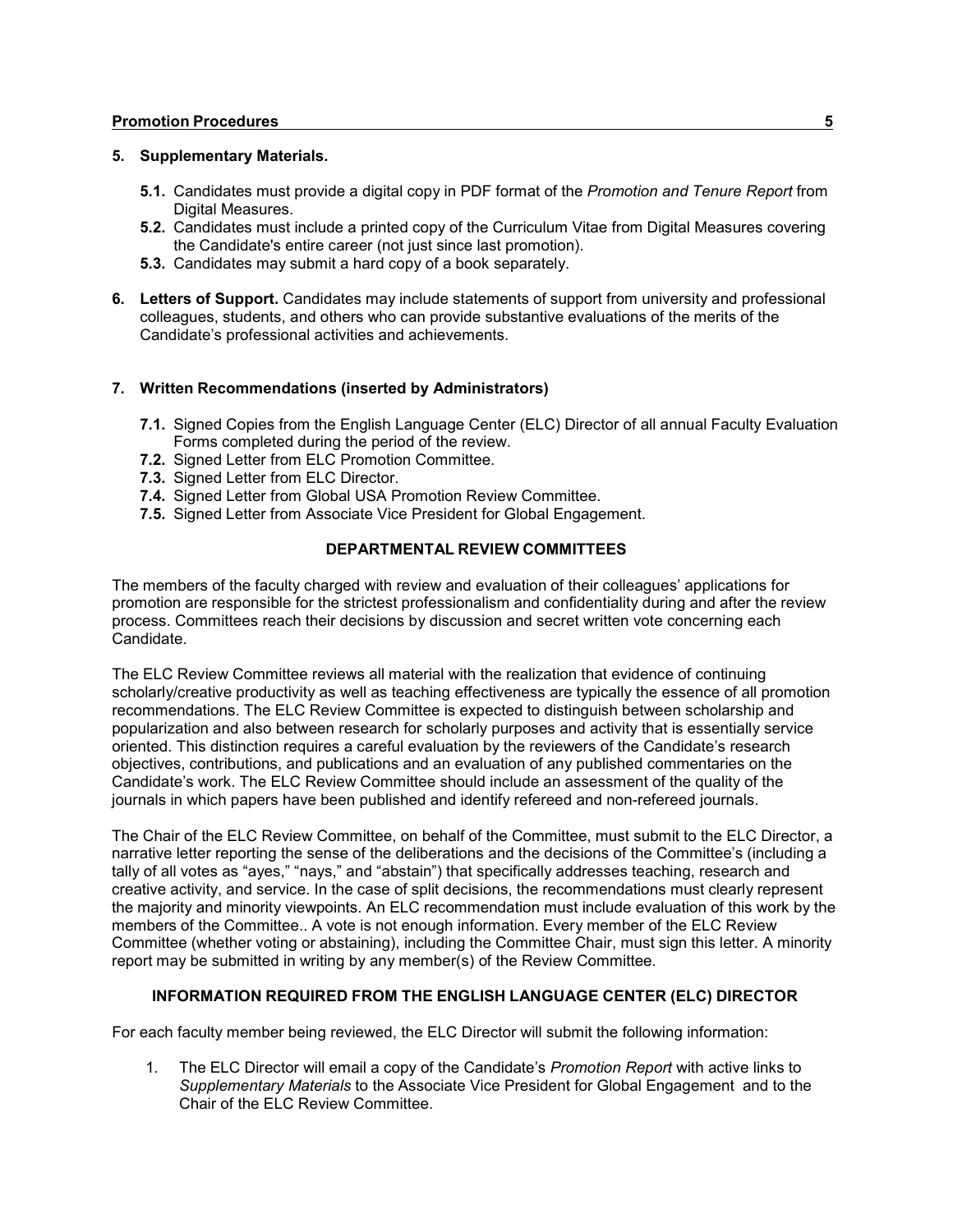- 2. The ELC Director's recommendation and justification for the recommendation should be carefully documented and provide a considered statement assessing the Candidate's strengths and weaknesses in teaching, research and creative activities, and service. The statement should address all relevant criteria and assess the extent to which the Candidate meets them. If the Director concurs with the ELC Review Committee and is willing to vouch for its appropriateness with respect to adherence to relevant procedures and criteria, the peer review evaluation may serve as the "justification" statement.
- 3. For each faculty member reviewed, the ELC Director is responsible for reviewing the organization of the portfolio and for forwarding the portfolio, including the report of the Committee and any supplementary materials, to the Associate Vice President for Global Engagement.

## **TIMETABLE FOR PROMOTION**

- Aug Associate Vice President for Global Engagement informs Candidate of eligibility
- Sep 6 Candidate provides the English Language Center (ELC) Director with a Curriculum Vitae generated from Digital Measures and sample materials describing the Candidate's performance activities. The ELC Director appoints the Chair of the ELC Review Committee and schedules a meeting with the Associate Vice President to review evaluation procedures.
- Oct 25 The Candidate provides the ELC Director with a complete promotion portfolio including printed and digital copies of the *Promotion and Tenure Report* generated by Digital Measures. In addition, the Candidate must email a copy of the *Promotion and Tenure Report* to the ELC Director. The ELC Director forwards the portfolio to the Chair of the ELC Review Committee, who schedules a meeting of the members of the ELC Review Committee. The Chair emails a copy of the *Promotion and Tenure Report* to members of the ELC Review Committee and the Associate Vice President for Global Engagement. The Associate Vice President appoints the Global USA Review Committee and appoints its Chair. The Associate Vice President requests the Office of the Senior Vice President for Academic Affairs to grant members of the ELC Review Committee and the Global USA Review Committee access to Digital Measures.
- Nov 11 The ELC Review Committee completes the evaluations of the portfolio and forwards the portfolio and the Committee Chair's written report and recommendations with necessary documentation to the ELC Director.
- Dec 2 The ELC Director forwards the portfolio with necessary documentation and the recommendation of the ELC Director to the Associate Vice President.
- Dec 6 The Associate Vice President charges the Global USA Review Committee and forwards the portfolio with necessary documentation to the Chair of the Global USA Review Committee. The Associate Vice President emails a copy of the *Promotion and Tenure Report* to the members of the Global USA Review Committee.
- Jan 10 The Global USA Review Committee completes its evaluation of the portfolio and forwards the portfolio with necessary documentation and the Committee Chair's written report and recommendations to the Associate Vice President.
- Feb 21 The Associate Vice President forwards the portfolio with necessary documentation and a written report with recommendations to the Senior Vice President for Academic Affairs. **Deadline is Mar 2**.